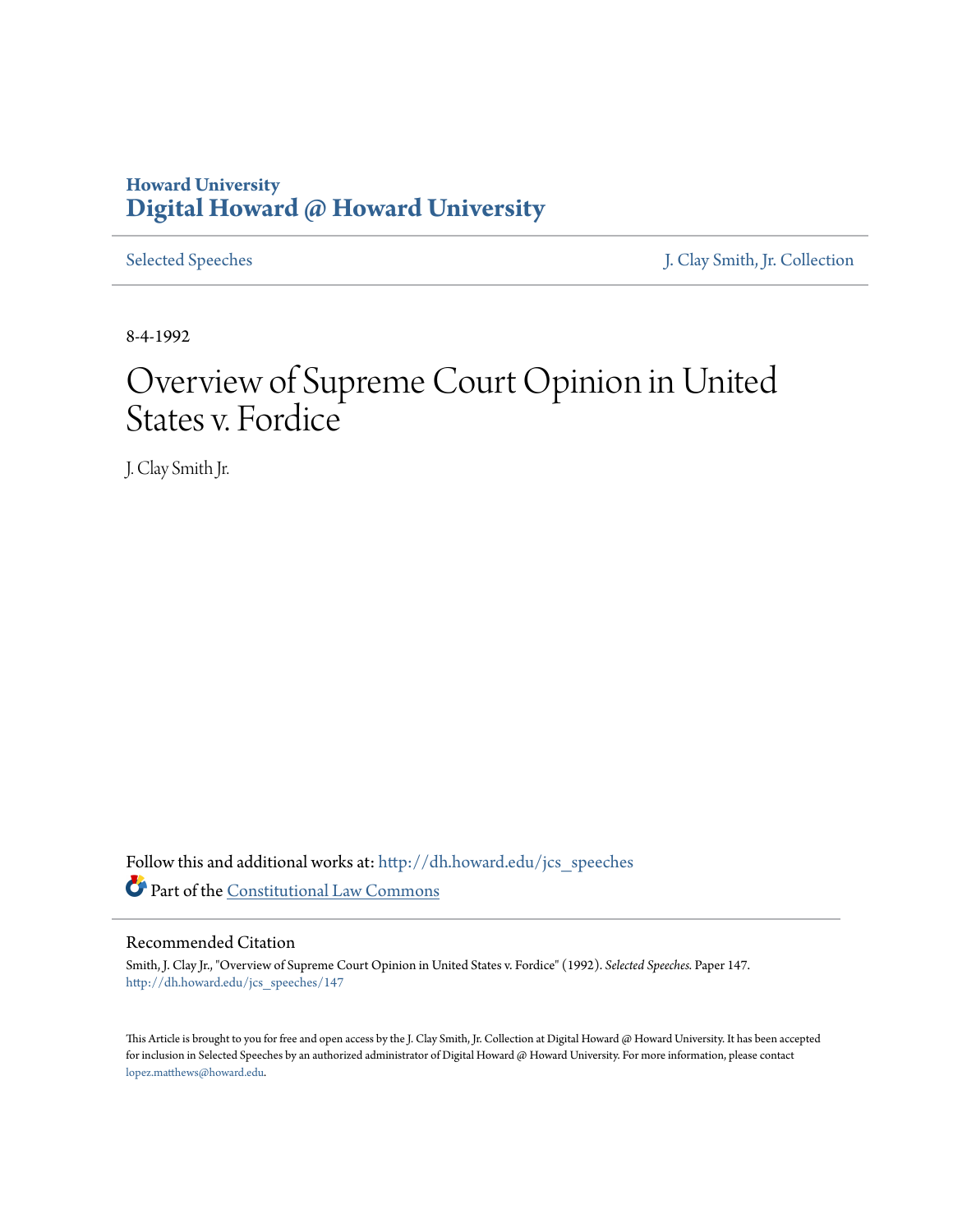#### OVERVIEW OF SUPREME COURT OPINION IN UNITED STATES v. FORDICE

J. clay smith, Jr. and Erroll D. Brown\*

On June 26, 1992, the united states Supreme Court issued its opinion in united states v. Fordice,(Slip Opinion page nos. follow) and determined that the principles of Brown v. Board of Education (Brown I), 347 U.S. 483 (1954); Brown y. Board of Education, 349 U.S. 294 (1955) (Brown II), applied in the context of a public university system operated by the State of Mississippi. In an 8-1 decision, the Court found that the state of Mississippi does not fulfill its mandate under Brown merely by adopting race-neutral admissions policies where other existing policies traceable to the segregative de jure system are still in place. The Court also / enunciated the proper standard for the lower court to use in determining whether a state has sufficiently eliminated all aspects of its de jure discriminatory policies.

A. FACTS

Mississippi's public university system dates back to 1848, when the university of Mississippi was founded to educate white persons. Additional, segregated institutions were later founded,

J. Clay Smith, Jr. is a Professor of Law at Howard University School of Law and Erroll D. Brown is a member of the Virginia and Maryland Bars. Professor Smith, along with Mr. Brown Lisa C. wilson and Cynthia R. Mabry did the groundwork in preparing NAFEO's brief in United States v. Fordice. This paper was prepared for the National Association for Equal Opportunity in Higher Education (NAFEO), Presidential Peer Seminar, Panel on "Implications for HBCUs of Supreme Court Decision: U.S. v. Fordice," August 4, 1992, Hilton Head Island, South Carolina.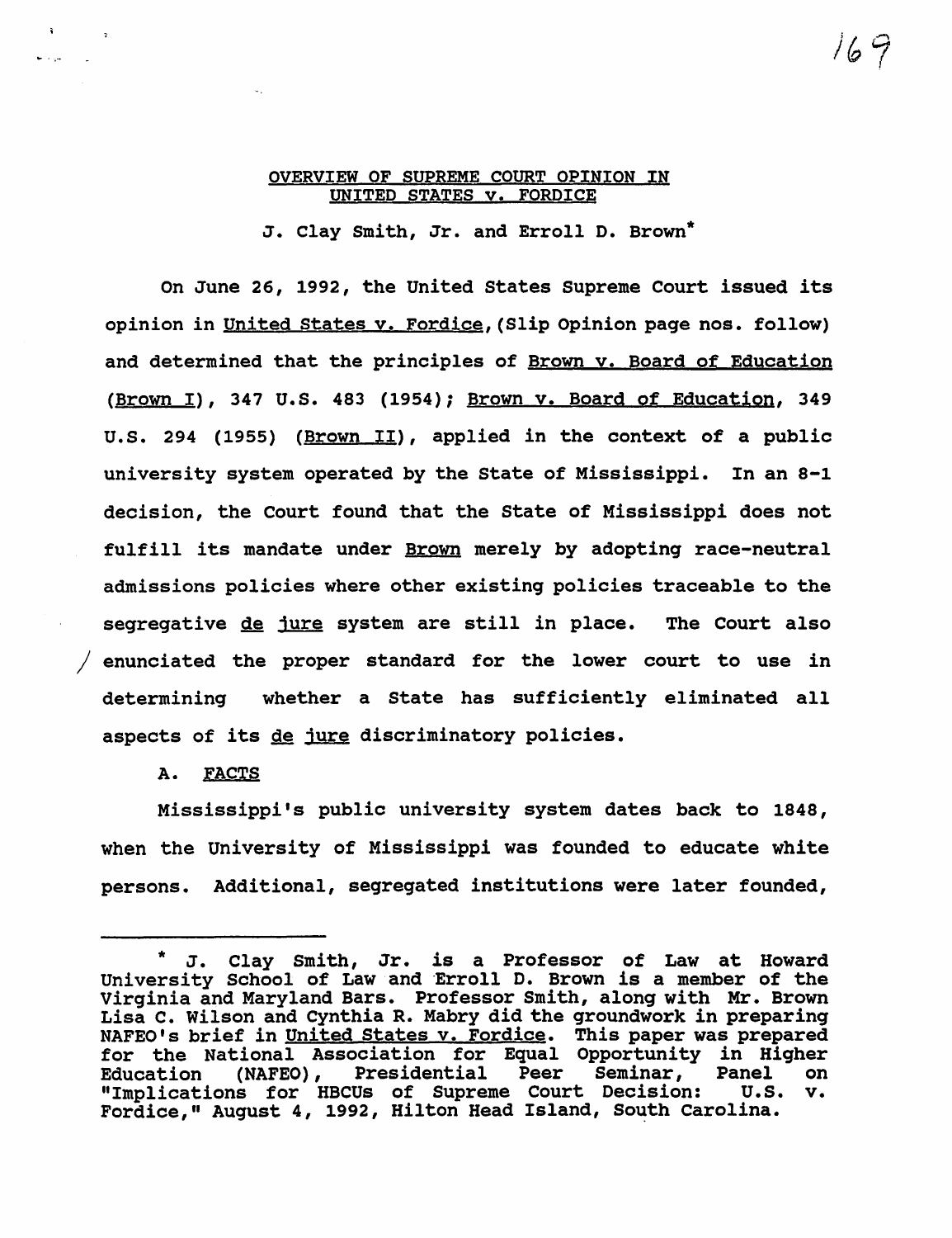and to date there remain four institutions originally formed to educate white persons (hereinafter historically white institutions or HWls): Mississippi state University (1880), Mississippi University for Women (1855), University of Southern Mississippi (1912), and Delta state University (1925). In 1871 the state founded Alcorn state University in 1871 as "an agricultural college for the education of [the State's] black youth." Fordice at 2. Two more Historically Black Colleges and Universities (HBCUs) were subsequently founded by the state: Jackson State University (1940) to train Black teachers, and Mississippi Valley state University (1950) for vocational training.

Despite the Supreme Court's holding in Brown I and Brown II, Mississippi's segregated public college system continued. Attendance of the first Black student at the University of Mississippi had to be ordered by the court. Meredith v. Fair, 306 F.2d 374 (5th Cir.), cert. denied, 371 U.S. 828 (1962). However, in the years that followed, the "segregated public university system in the State remained largely intact." Fordice at 2.

The Department of Health, Education and Welfare (HEW) took measures to enforce Title VI of the Civil Rights Act in 1969, and "requested that the State devise a plan to disestablish the formerly de jure segregated" system. Fordice at 3. Four years later, the state submitted a "Plan of Compliance" which outlined measures to improve opportunities for students in the university system. HEW rejected the Plan of Compliance. The Board of Trustees, which oversees Mississippi's public university system,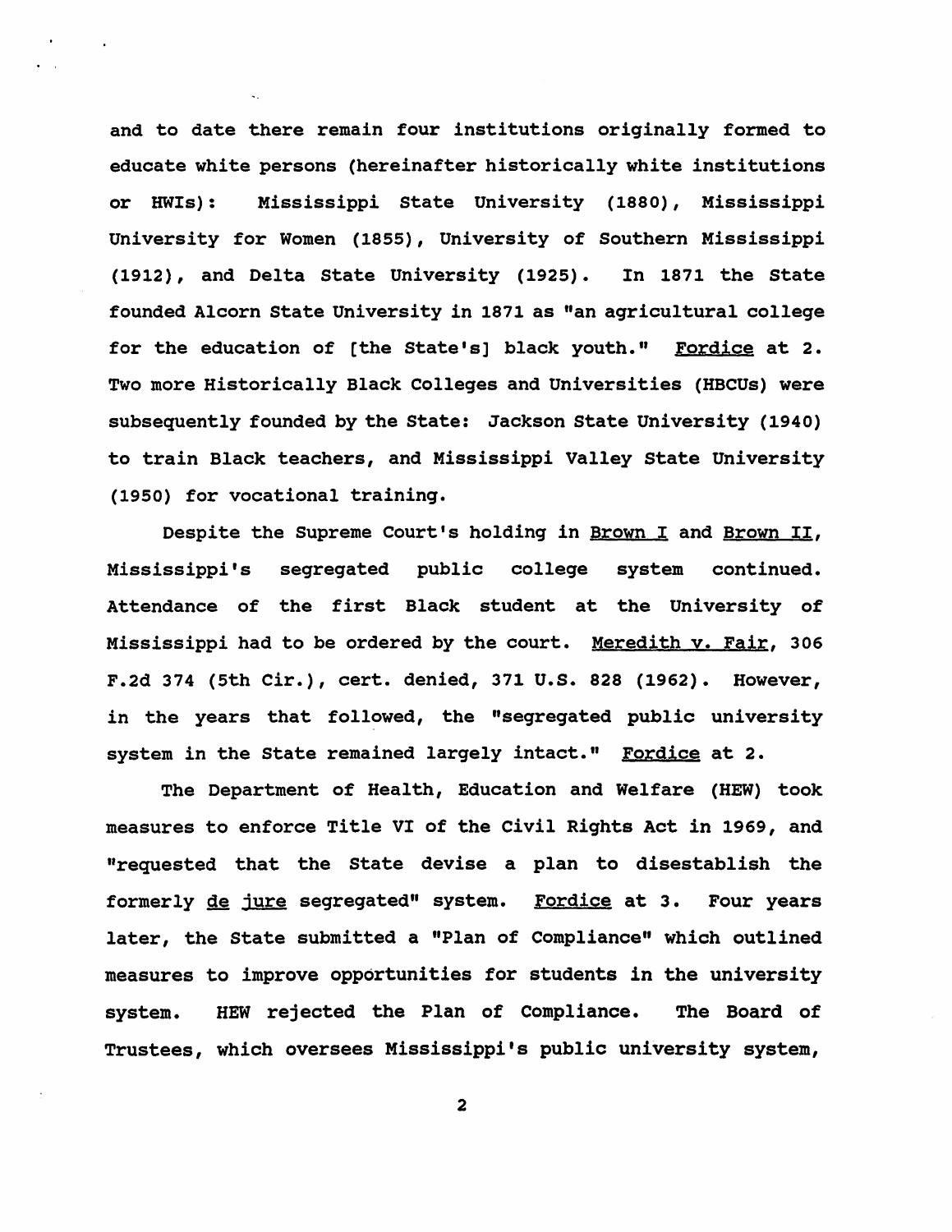amended the plan, but HEW found the Plan, even with modifications, unsatisfactory. The Board adopted the Plan anyway.

In 1981, the Board designated to each of the state's eight institutions "mission statements" which identified the. purpose of each institution. Three predominantly white universities were designated as "comprehensive" (University of Mississippi, Mississippi state, and Southern Mississippi) and were subject to the greatest amount of resources and program offerings. Jackson State University, was designated as the sole "urban" university with less funding for research and academic programs. The remaining institutions, two HWls and two HBCUs, were designated as "regional," and has the most narrow academic objectives.

#### B. Majority opinion Written by Justice White

The Court acknowledged that "there was no dispute that the state of Mississippi had a constitutional duty to dismantle the dual school system once operated and mandated." The primary issue is "whether the State has met its affirmative duty to dismantle its prior dual university system." Fordice at 8 (emphasis added). Justice White wrote that prior Supreme Court cases established that a State's obligations under the constitution were not met until the state "eradicates policies and practices traceable to its prior de jure dual system that continue to foster segregation."  $Id.$ 

The Court determined that although "a student's decision to seek higher education has been a matter of choice," vestiges of a university system's de jure segregative policies goes beyond recognition of the State's adoption and implementation of race-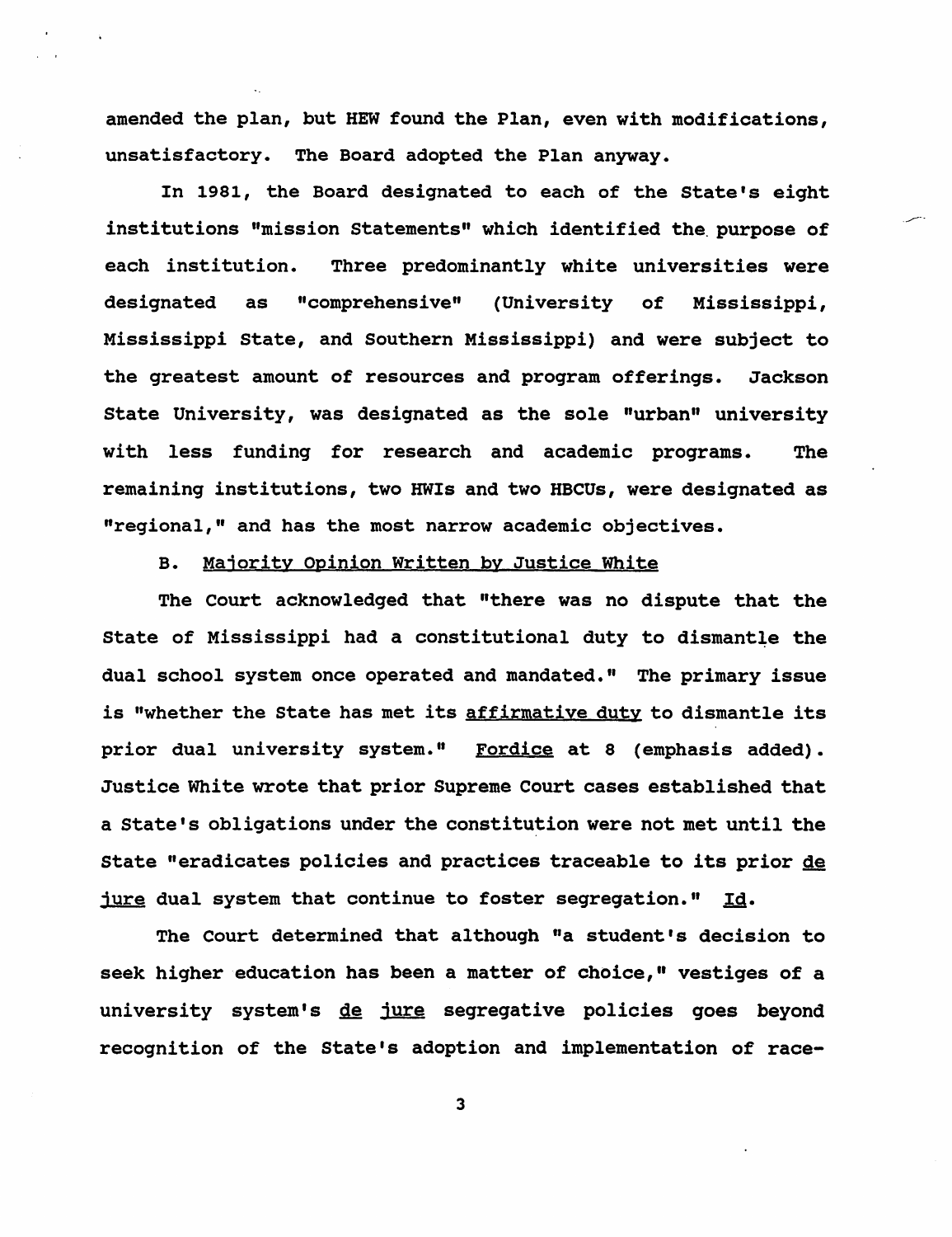#### neutral admissions policies. The Court wrote:

That college attendance is by choice and not by assignment does not mean that a race-neutral admissions policy cures the constitutional violation of a dual system. In a system based on choice, student attendance is determined not simply by admissions policies, but also by many other factors. Although some of these factors clearly cannot be attributed to state policies, many can be.

Fordice at 9-10 (emphasis added). Further, the Court determined that there still remain discriminatory effects from "policies traceable to the de jure system", the policies must be "reformed to the extent practicable and consistent with sound educational practices."

The Court rejected application of the analysis contained in Bazemore v. Friday, 478 U.S. 385 (1986) as inapplicable in higher education. In Bazemore, the Court had held that the State was not responsible for the factors upon which people selected particular 4-H Clubs that were funded through the state. In Fordice, the Court found that "Bazemore plainly does not excuse inquiry into whether Mississippi has left in place certain aspects of its prior dual system that perpetuate the racially segregated higher education system." Fordice at 12. Where the State "perpetuates policies traceable to its prior system that continue to have segregative effects ... and [where] such policies are without sound educational justification and can be practicably eliminated, the state has not satisfied its burden that it has dismantled its prior system  $\dots$ ." Id. The Court found that the standard applied by the district court was erroneous because it failed to make these inquiries required for compliance of the university system under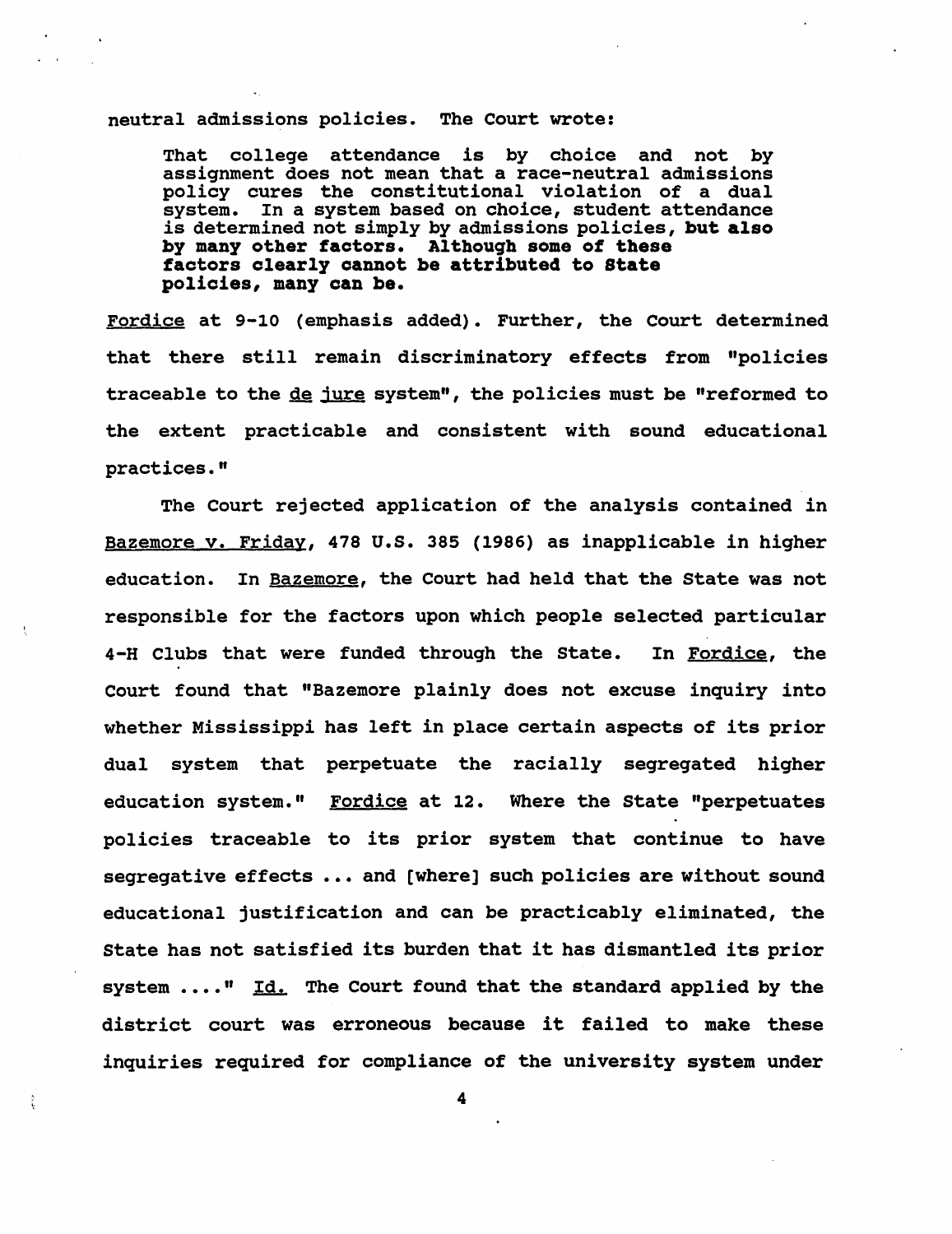the Equal Protection Clause.

The Court held that had the district court applied the correct legal standard, it would have found from the record that there are "several surviving aspects of Mississippi's prior dual system which are constitutionally suspect." Fordice at 13. Although the policies are "race-neutral on their face," Justice White wrote that they "substantially restrict a person's choice of which institution to enter and they contribute to the racial identifiability of the eight public universities." The Court mandated that Mississippi justify its policies "or eliminate them." Id. Certain remnants of the Mississippi's prior de jure segregated system highlighted by the Court are policies concerning admissions, program duplication, mission statements, and maintenance of all eight of the systems educational institutions.

#### 1. Admissions

The Court found that the present standard for "automatic" admissions, which relies on higher ACT scores for admission to the HWIs than for the HBCUs, has its roots in the prior de jure system, was originally implemented "for a discriminatory purpose," and still causes "present discriminatory effects." Fordice at  $13-14$ .<sup>1</sup> The Board attempted to justify the differential admissions policies in the 1970s by determining that the lower ACT minimum scores for admission to the HBCUs was necessary because "too many students

<sup>&</sup>lt;sup>1</sup> The court noted that in 1985, 72% of white high school students in Mississippi scored 15 or better on the act, whereas less than 30% of all blacks earned that score. Thus, "it is not surprising then that Mississippi's universities remain identifiable by race. Fordice at 15.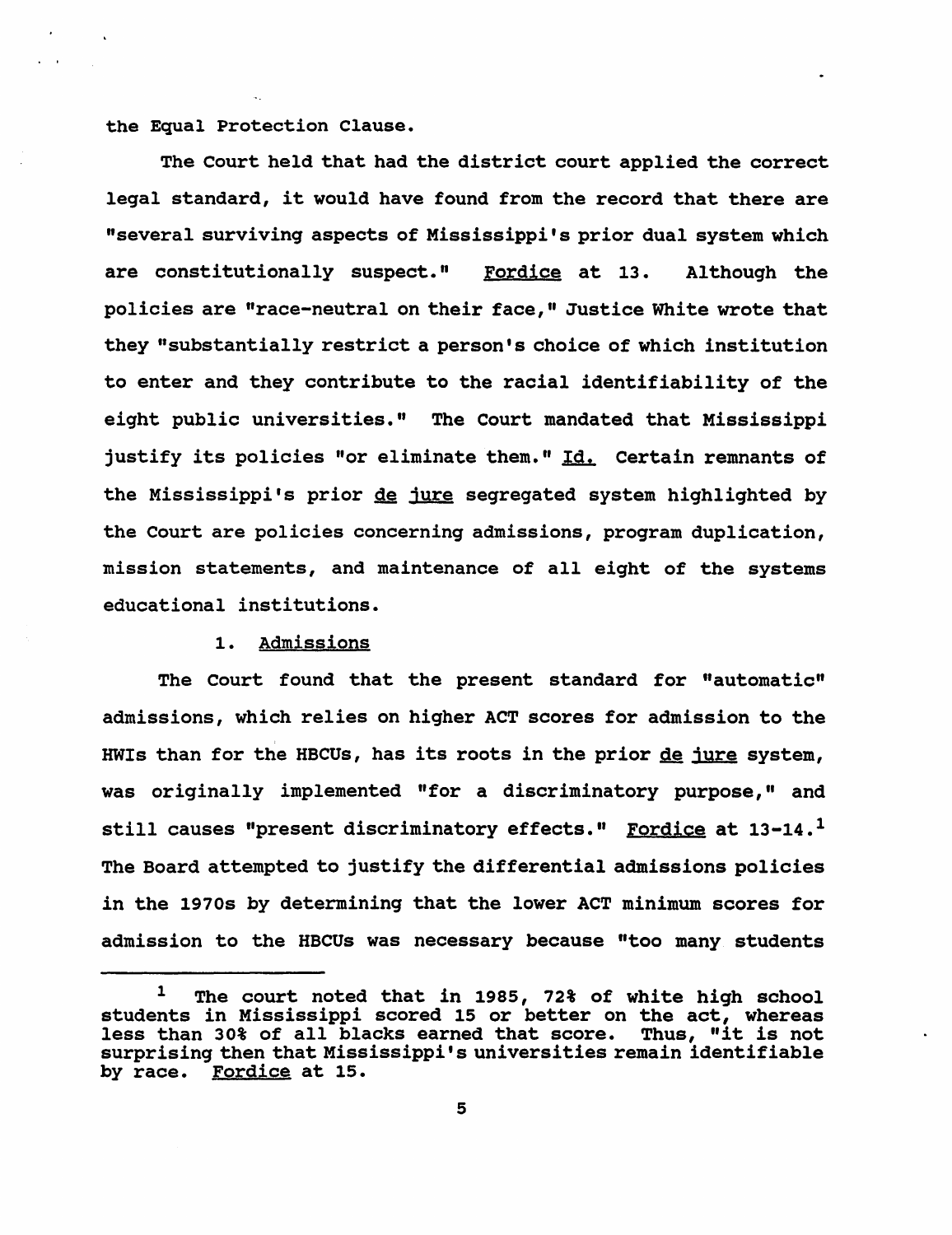with lower scores were not prepared for the historically white institutions...." Fordice at 16. However, the Court determined that the differential standards "requires further justification in terms of sound educational policy." Fordice at 17.

The Court also found problematic the fact that the comprehensive institutions would not consider the applicant's high school grades as a factor to predict college performance. The record established before the district court studies showing that the gap between grades achieved by Black and white students is narrower than performance on the ACT. Justice White wrote that these studies would "suggest[] that an admissions formula which included grades would increase the number of Black students eligible for automatic admissions to all of Mississippi's universities." Fordice at 17. Thus, with respect to the State's admissions standards, the Court found that sole reliance on ACT scores as a method for maintaining a dual system is traceable to the prior de jure segregated system and "seemingly continues to have segregative effects...." Fordice at 18. "The State has so far failed to show that the ACT-only admission standard is not susceptible to elimination without eroding sound educational policy."

#### 2. Program Duplication

The district court found that many programs offered at the HBCUs were, unnecessarily 'duplicated 'by the 'HBIs, e.g. 29% of undergraduate programs, and 90% of graduate programs. Fordice at 18. The court found that it "can hardly be denied that such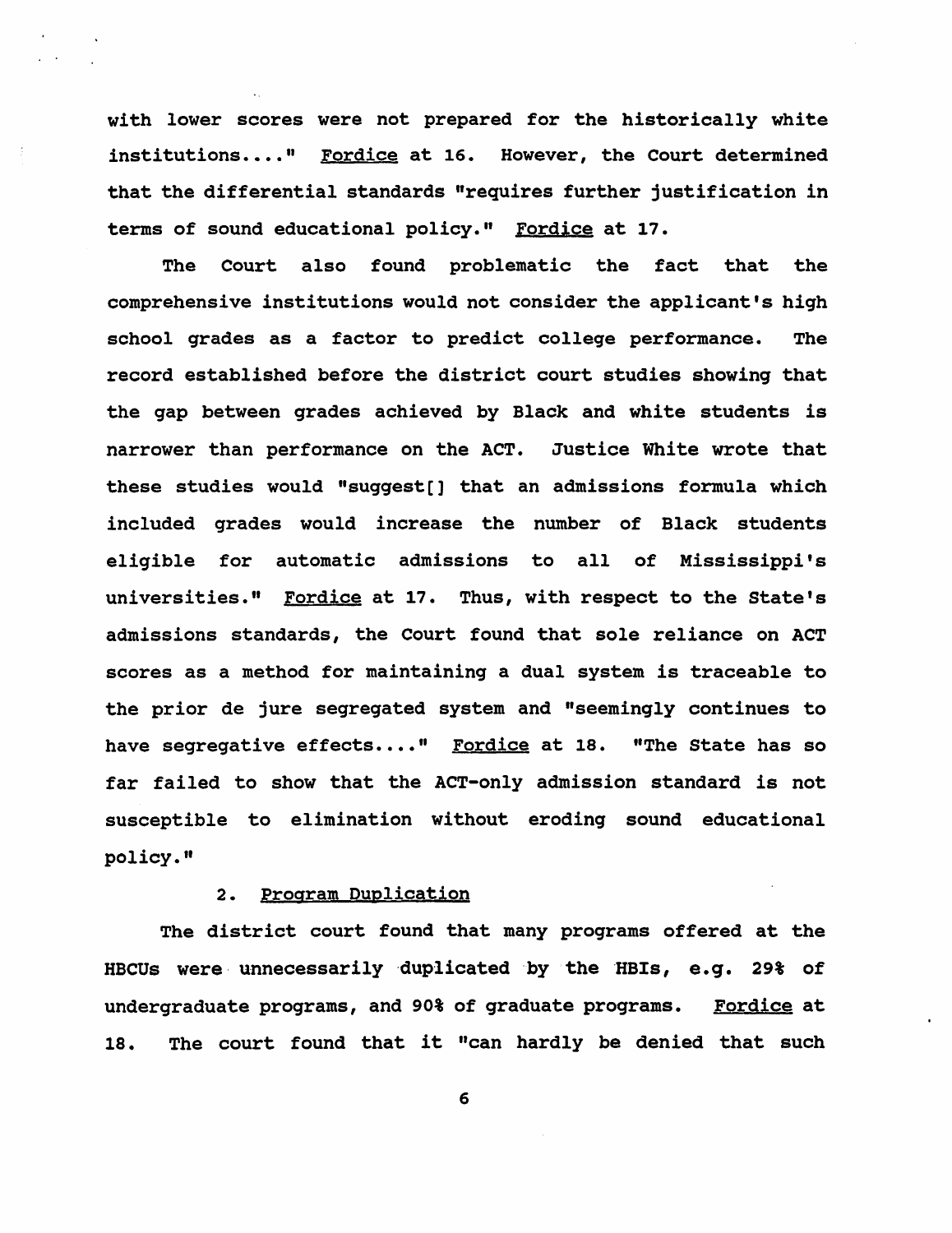duplication was part and parcel of the prior dual system of higher education -- the whole notion of 'separate but equal' required duplicative programs in two sets of schools -- and that the present unnecessary duplication is a continuation of that practice."

The Court determined that the district court erroneously placed the burden to prove the constitutional defect of unnecessary duplication on the aggrieved plaintiffs. Fordice at 19. Rather, the Court found that under Brown, the "burden of proof falls on the state, and not the aggrieved plaintiffs" to establish whether such duplication of programs facilitates the state's prior de jure segregated system. *Id.* In addition, the Court found erroneous the district court's failure to recognize any "educational justification" for the program duplication.<sup>2</sup>

#### 3. Institutional Mission Designations

The court of appeals found that "the institutional mission designations adopted in 1981 have as their antecedents the policies enacted to perpetuate racial separation during the de jure segregated regime." Fordice at 21. Notwithstanding this fact, the court of appeals upheld this aspect of the State's system as acceptable because of the state's good faith neutral admissions

<sup>&</sup>lt;sup>2</sup> Strangely, the district court observed that program duplication by the state "cannot be justified economically or in terms of providing quality education." Fordice at 19. However, the lower court determined that there was no proof that the elimination of program duplication would decrease institutional racial identifiability, affect student choice, or promote educationally sound policies. Fordice at 19. The majority in educationally sound policies. For the at 19. The majority in <u>roraice</u> found that the district court failed in its analysis to<br>consider whether, in facilitating program duplication, the State<br>satisfies its duty to dismantle its prior <u>de jure</u> system.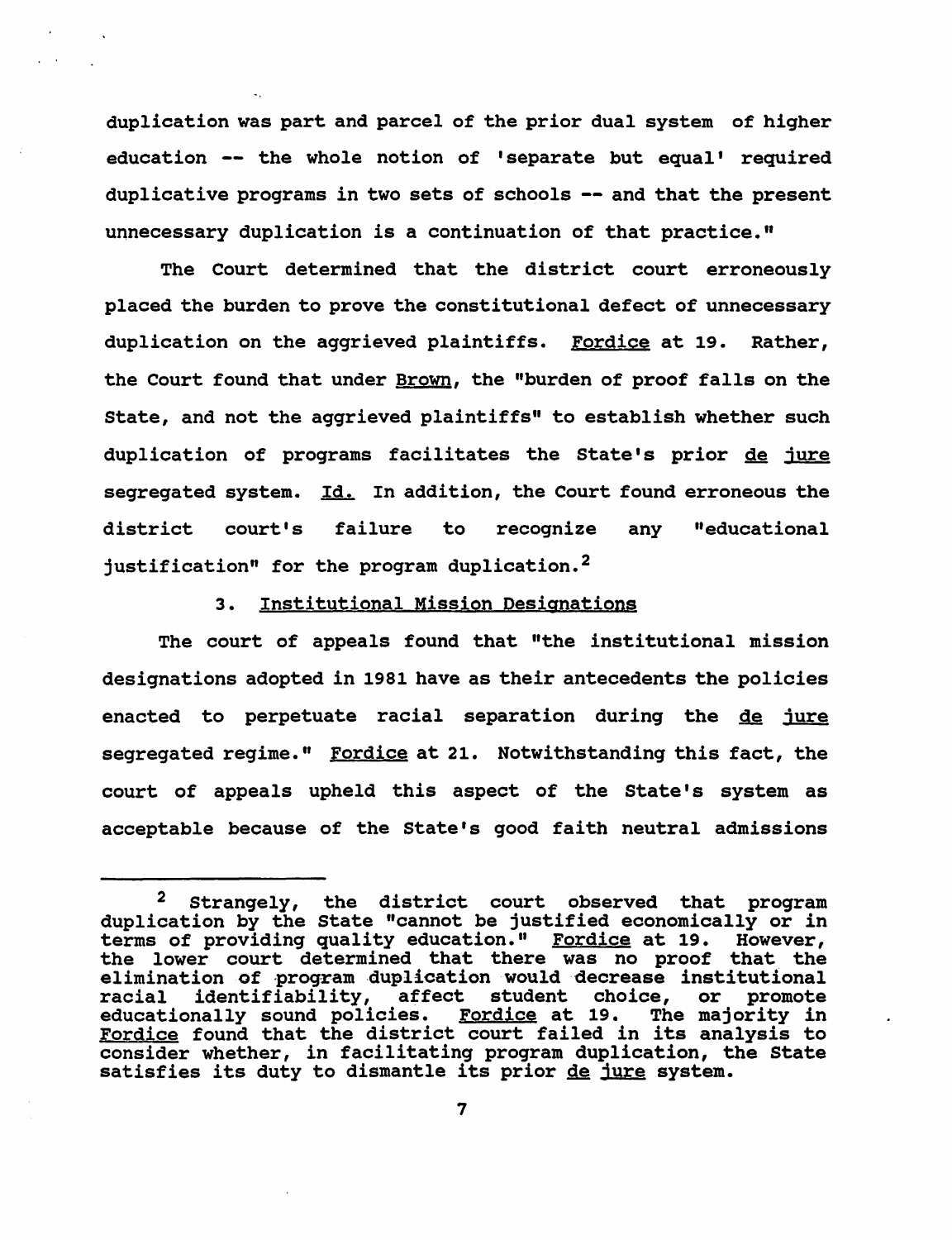policies. Id. The Court overruled the court of appeals on this issue, finding that "different missions assigned to the universities ... limits to some extent an entering student's choice as to which universities to seek admittance." Id. When combined with other aspects of the university system, the Court determined that the this aspect, too, "perpetuate(s] the segregated system." Fordice at 22. Given the discriminatory purpose for which the policy has its ties, the Court held that the district court must determine whether the mission policy is necessary to satisfy sound educational practices. Fordice at 21-22.

## 4. Maintaining all eight universities

The Court found that the state attempted to satisfy its constitutional obligations by maintaining all eight universities. However, the Court also found that "the existence of eight [institutions] ... was undoubtedly occasioned by State laws forbidding the mingling of the races." Fordice at 22. Given the close proximity of some institutions, the Court noted the district court's observance that "continuing to maintain all eight universities in Mississippi is wasteful and irrational [,  $\mathbf{l}$ " especially given the limited financial resources available to the State for funding higher education. Id. Although the majority opinion suggested that "closure of one or more institutions would decrease the discriminatory effects of the present system," the Court did not reach the issue whether closure is required under the constitution. Id. Thus, the Court remanded this issue for the district court to resolve.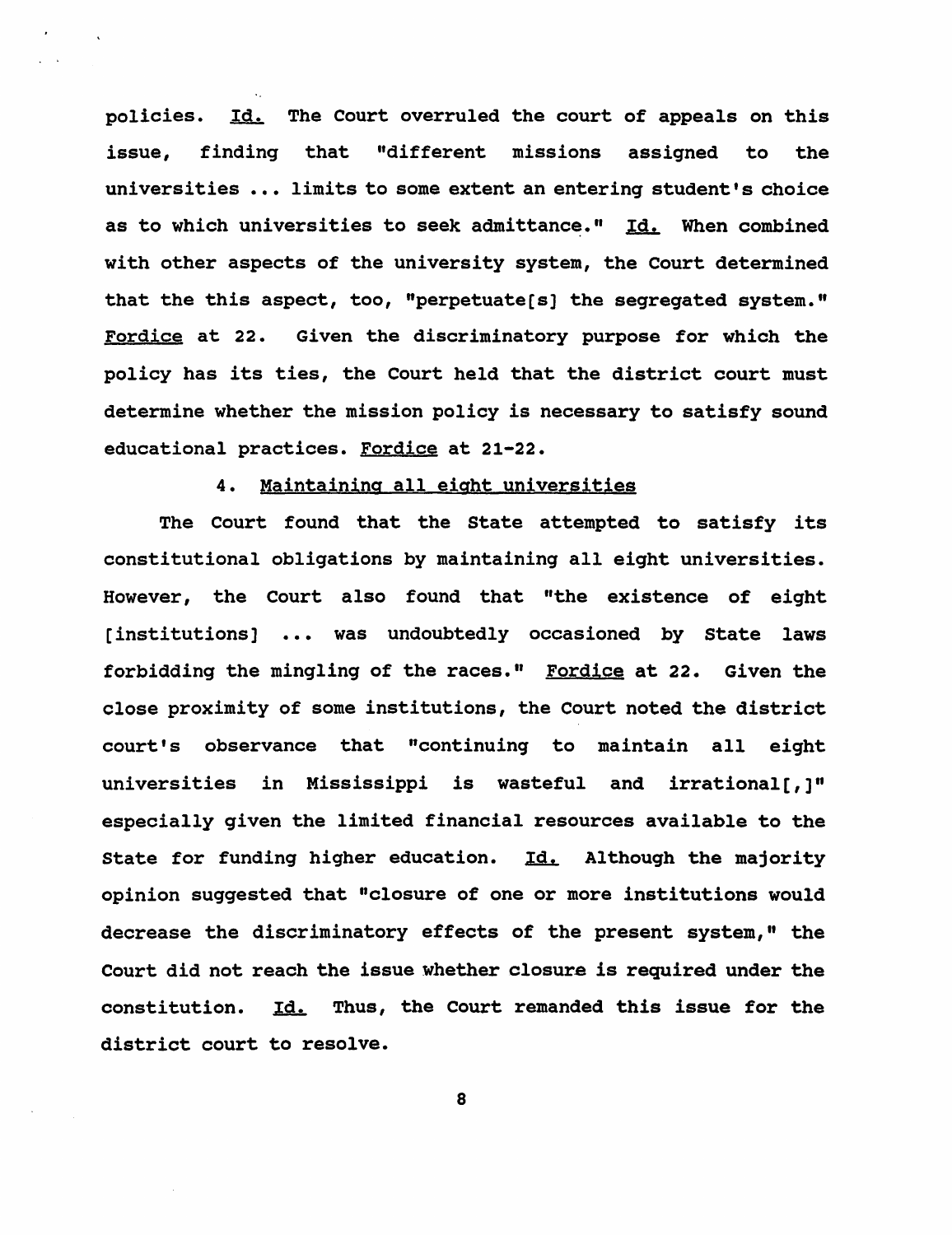To conclude, the Court remanded the case to the district court for examination of each of these policies under the proper constitutional standard. The Court noted that just because an "institution is predominantly white or Black does not in itself make out a constitutional violation." Fordice at 23. However, the state will not be permitted to leave in place policies traceable to its segregated past when such policies facilitate the racially identifiability of the universities, especially when they can be practicably eliminated without eroding sound educational policies.  $Id.<sup>3</sup>$ 

### C. Concurring Opinion by Justice O'Connor

Justice O'Connor agrees that public universities must "affirmatively dismantle their prior de jure segregation" in order to have effectively eliminated the effects of that discrimination. J. O' Connor Concur, Op., at 1. Justice O' Connor "emphasize [s] that it is Mississippi's burden to prove that it has undone its prior segregation, and that the circumstances in which a state may maintain a policy or practice traceable to de jure segregation that has segregative effects are narrow." Id. Justice O'Connor indicates, citing Green v. New Kent County School Board, 391 U.S. 430 (1968), that any justification for maintaining a remnant of the State's prior discriminatory past should be viewed very

 $3$  The Court rejected any proposal by private petitioners that it mandate the upgrading of the HBCUS, stating that such a mandate would make the schools "publicly financed black enclaves..." However, the Court recognized the possibility of increased funding for the HBCUS as part of the State's obligation to achieve full dismantlement of the state's segregated past. Fordice at 23-24.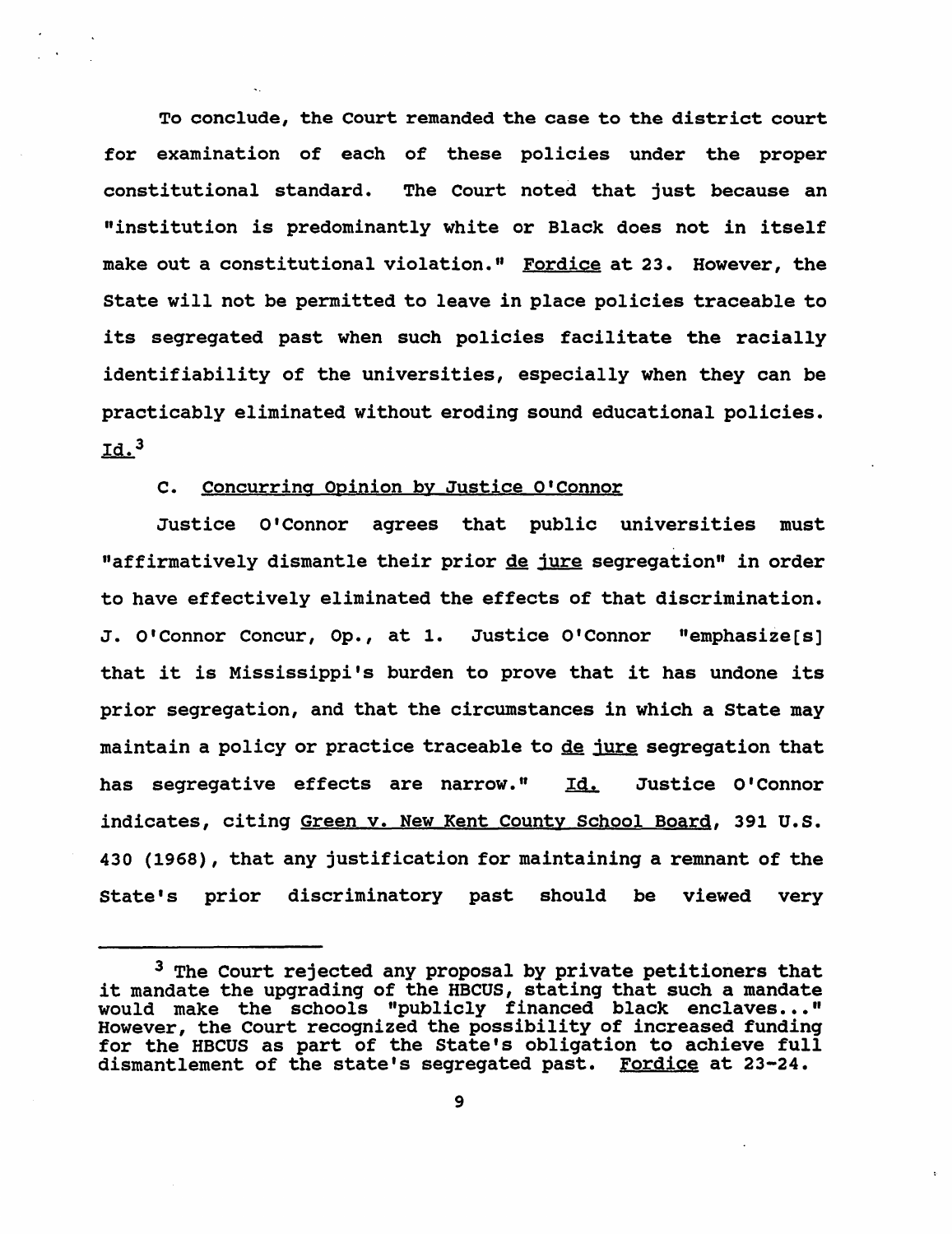skeptically, and that the state has a "heavy burden" to justify maintaining that policy. Further, the state must also show that "it has counteracted and minimized the segregative impact of such policies to the extent possible." Id. Concur, Op., at 2.

#### D. concurring Opinion by Justice Thomas

Justice Thomas agrees with the majority opinion that policies traceable to the State's prior de jure system that cause . discriminatory effects must be "reformed to the extent practicable and consistent with sound educational policies." J. Thomas Concur, Op., at 1. However, Justice Thomas indicates that the "standard is different from the one adopted ... in Green ... because it does not compel the elimination of all observed racial imbalances...." Id. In that regard, writes Justice Thomas, the Court's opinion does not signify the "destruction of historically Black colleges or the severing of those institutions from their distinctive histories and traditions."  $Id.$  at 2. Absent a current discriminatory purpose, where policies traceable to a state's segregative past are challenged, the court must determine whether the policy produces adverse impacts and whether there exists any educational justification for the policies.

Further, in analyzing the burden of proof, Justice Thomas indicates, citing Washington v. Davis, 426 U.S. 229 (1976), that the state has a higher burden of proof of disproving discriminatory intent, even though the standard announced by the majority opinion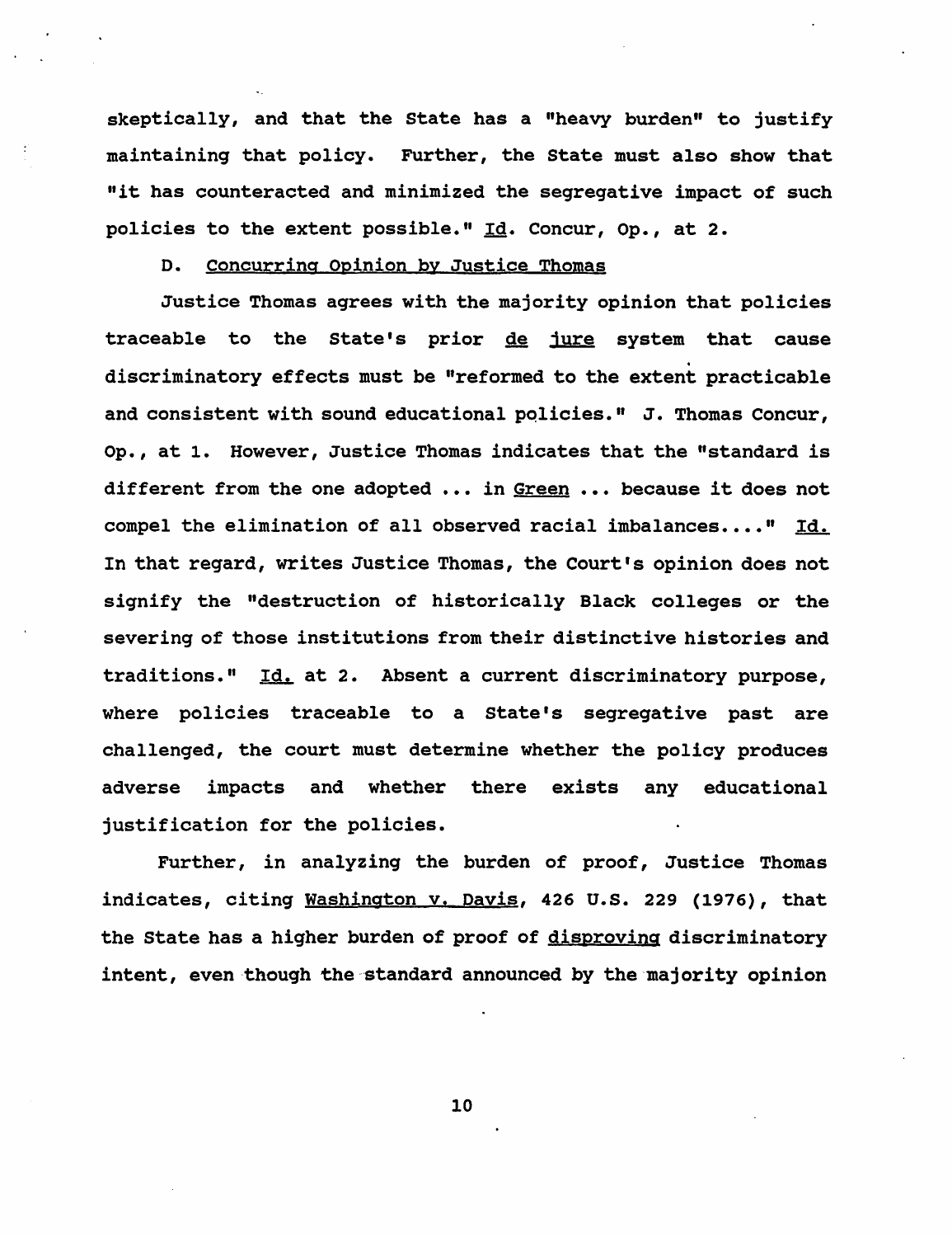does not rely on the Washington case.<sup>4</sup> In Washington v. Dayis, the Court placed the burden on plaintiffs to prove the existence of discriminatory purpose or intent in cases involving testing of applicants for public jobs. Justice Thomas suggests that in the context of higher education, the Washington y. Davis test "flips," so that the burden of proof not fall on the shoulders of the plaintiff, but rather on the state to show an absence of discriminatory intent and discriminatory effect, and any sound educational reasons for the policy.

Although the public HBCUs were founded as a tool of segregation, Justice Thomas indicates that "there exists 'sound educational justification' for maintaining historically Black colleges" because these institutions have expanded educational opportunities for Black students. Justice Thomas states that the HBCUs offer "institutional diversity" that can and should survive under the Court's majority opinion. Specifically, Justice Thomas states,

> Although I agree that a state is not constitutionally required to maintain its historically black institutions as such ... I do not understand our opinion to hold that a state is forbidden from doing so. It would be ironic, to say the least, if the institutions that sustained blacks during segregation were themselves destroyed in an effort to combat its vestiges.

J. Thomas Concur. op., at 5.

E. Justice Scalia, concurring in the judgment in part and dissenting in part

<sup>&</sup>lt;sup>4</sup> This burden could favor the HBCU's argument relative to funding because funding disparities is a remnant of past discrimination.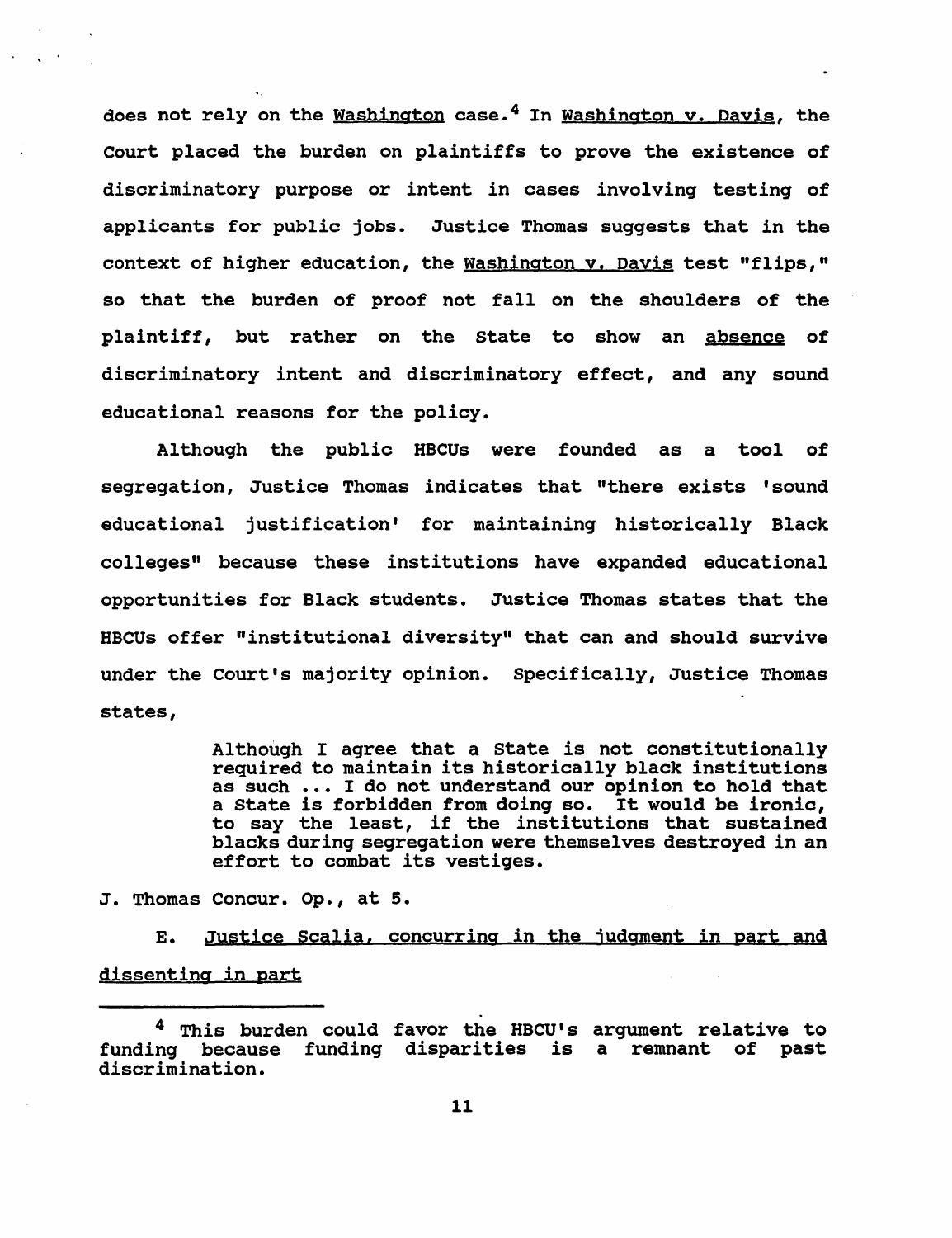Although Justice Scalia agrees that the standard of Brown I does apply in the context of public higher education, he reject the burden of proof required by the State under the Court's majority opinion. Justice Scalia finds that the requirement resembles that stated in Green, and thus has no "proper application in the context of higher education." J. Scalia Dissent, Op., at 1.

At the outset, Justice Scalia is very critical of the various standards provided by the majority opinion, and finds the Court's opinion ambiguous and confusing. J. Scalia Dissent, Op., at 2-6. Justice Scalia takes a much narrower view of the standard for desegregating in higher education. Justice Scalia seems to side with the state of Mississippi, finding that in the context of higher education the only unconstitutional "derivations of that bygone system" are those policies that limit opportunity, or admission, on a discriminatory basis. Id. at 6. Further, Justice Scalia states that discrimination in higher education is most appropriately analyzed under the Court's opinion in Bazemore.

> Bazemore's standard for dismantling a dual system ought to control here: discontinuation of discriminatory practices and adoption of a neutral admissions policy. To use Green nomenclature, modern racial imbalance remains a "vestige" of past segregative practices in Mississippi's universities, in that the previously mandated racial identification continues to affect where students choose to enroll -- just as it surely affected which clubs students chose to join in Bazemore  $* * *$  Like club attendance in Bazemore ... attending college is voluntary, not a legal obligation, and which institution particular students attend is determined by their own choice.... .

#### ,Ig. at 9.

Under Justice Scalia's analysis, the only discriminatory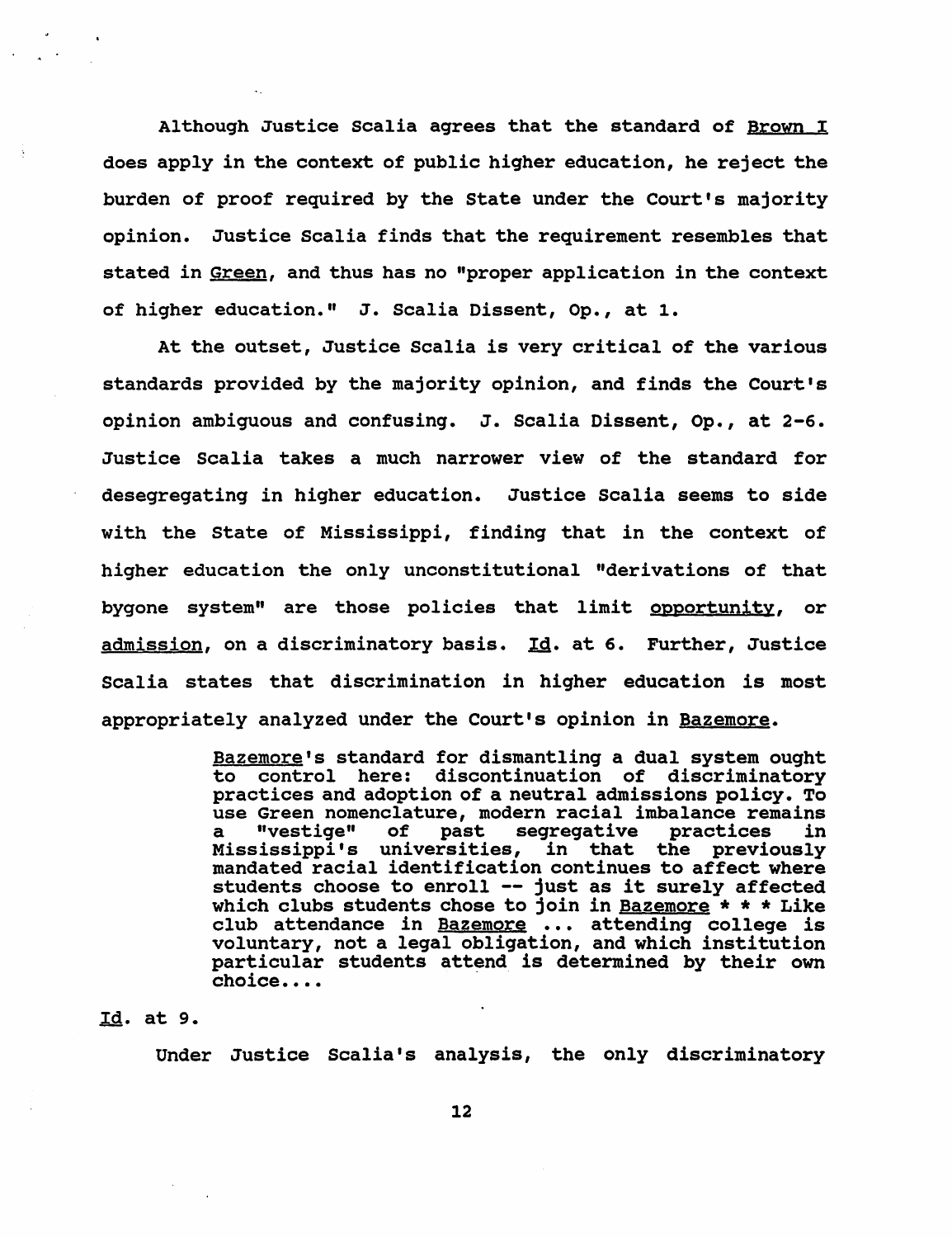barrier to higher education can be "discriminatory admissions standards." Id. at 10.<sup>5</sup> Justice Scalia writes that once such barriers are eliminated, a state is "free to qovern its public institutions ... as it will ...." However, where new discriminatory barriers to admissions arise, there must be a findinq of discriminatory intent and causation. Id. at 10, citing Washington v. Davis.

Justice Scalia warns that the test provided by the majority opinion, i.e., "compelled integration," will result in the "elimination of predominantly black institutions." J. Scalia Dissent Op., at 10, 12. He indicates that the majority opinion dissuades measures by a State to provide equal fundinq of HBCUs and HWIs, id. at 11, stating that the Court's prohibitory language aqainst "duplicate programs" inhibits such equal funding as "part and parcel of the prior dual system." Id. Justice Scalia finds that the continued existence of HBCUs "is not what the Court's test is about, and has never been what Green is about." Id. at 12.

ŧ

In conclusion, we recommend, respectfully, that the members of NAFEO read the Fordice opinion, as well as the legal representatives of the HBCUs. The opinions of NAFEO's members should be sent to NAFEO's Washington offices so that they can be assembled and distributed to all concerned parties, perhaps in

<sup>&</sup>lt;sup>5</sup> Under Justice Scalia's narrow analysis, the only area of review for the district court would be a determination as to whether Mississippi's reliance on the ACT discriminatorily excludes Black students from the HWIs. J. Scalia Dissent., Op., at 10.